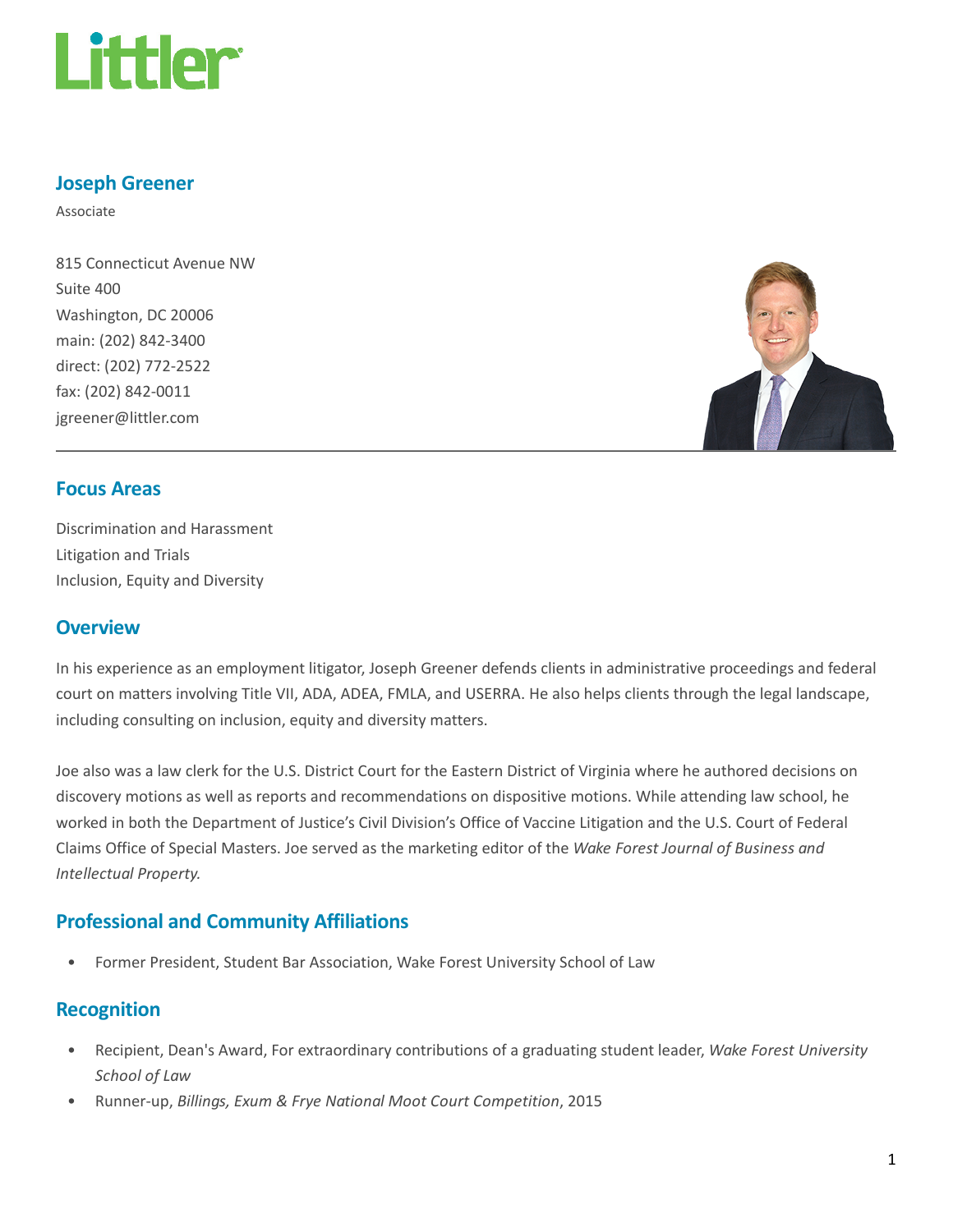

• Semi-Finalist, Edwin M. Stanley Moot Court Competition, 2014

#### **Education**

J.D., Wake Forest University School of Law, 2016 B.A., University of Richmond, 2013, magna cum laude

# Bar Admissions

District of Columbia Virginia

## **Courts**

- U.S. Court of Appeals, District of Columbia
- U.S. District Court, District of Columbia
- U.S. District Court, Eastern District of Virginia
- U.S. District Court, Western District of Virginia

## Publications & Press

Annual Report on EEOC Developments – Fiscal Year 2021

Littler Report April 26, 2022

#### Montana Legalizes Marijuana for Recreational Use and Will Protect Lawful Off-Work Use

Littler ASAP May 25, 2021

#### Social and Political Issues and the Workplace – Implications for Employers

Littler Report May 12, 2021

#### Annual Report on EEOC Developments – Fiscal Year 2020

Littler Report March 1, 2021

#### If You Give a Mouse a Trademark: Disney's Monopoly on Trademarks in the Entertainment Industry

Wake Forest Journal of Business and Intellectual Property 2015